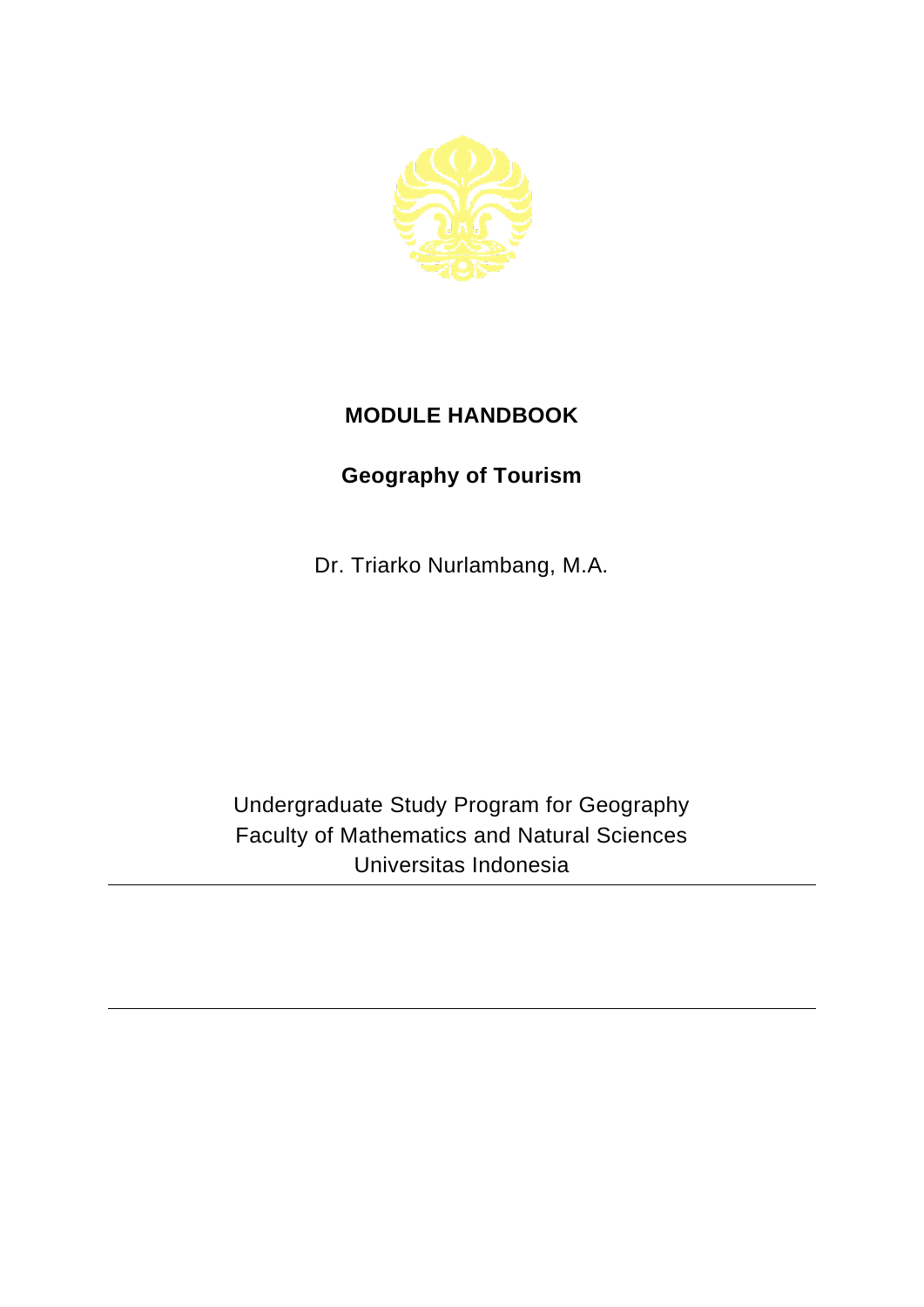| Module designation                                                 | Geography of Tourism                                                                                                                                                                                                                                                                                                                                                                                                                                                                            |
|--------------------------------------------------------------------|-------------------------------------------------------------------------------------------------------------------------------------------------------------------------------------------------------------------------------------------------------------------------------------------------------------------------------------------------------------------------------------------------------------------------------------------------------------------------------------------------|
| Semester(s) in which the module is<br>taught                       | Fifth (5th) Semester                                                                                                                                                                                                                                                                                                                                                                                                                                                                            |
| Person responsible for the module                                  | Dr. Triarko Nurlambang, M.A.                                                                                                                                                                                                                                                                                                                                                                                                                                                                    |
| Lecturer                                                           | M.H. Dewi Susilowati, M.S.<br>1.<br>Nurul Sri Rahatiningtyas, M.Si.<br>2.<br>3.<br>Dr. Triarko Nurlambang, M.A.                                                                                                                                                                                                                                                                                                                                                                                 |
| Language                                                           | Bahasa Indonesia                                                                                                                                                                                                                                                                                                                                                                                                                                                                                |
| Relation to curriculum                                             | Elective                                                                                                                                                                                                                                                                                                                                                                                                                                                                                        |
| Teaching methods                                                   | Student-centered Learning and combination with Cooperative Learning                                                                                                                                                                                                                                                                                                                                                                                                                             |
| Workload (incl. contact hours, self-<br>study hours)               | 1.<br>Lectures: 100 minutes per week per semester<br>2.<br>Assignment: 120 minutes per week per semester<br>Independent study: 120 minutes per week per semester<br>3.<br>Minutes x weeks x semester: $340 \times 14 \times 1 = 4760$ minutes per<br>4.<br>semester<br>5.<br>Midterm Examination: 100 minutes per semester<br>Final Examination: 100 minutes per semester<br>6.<br>7.<br>Total workload per semester: 4950 minutes / 82 hours 40 minutes                                        |
| Credit points                                                      | $2$ (Two)                                                                                                                                                                                                                                                                                                                                                                                                                                                                                       |
| Required and recommended pre-<br>requisites for joining the module | Thinking Geographically<br>1.<br>2.<br>Principles and Perspective in Physical Geography<br>System and Process of Physical Geography<br>3.<br>Principles and Perspective in Human Geography<br>4.<br>Spatial Organization of Human Activities<br>5.                                                                                                                                                                                                                                              |
| Module objectives/intended learn-<br>ing outcomes                  | After completing this course students are able to analyze physical<br>resources (nature) and humans systematically and spatially for tourism<br>activities, the impact of tourism activities, and tourism planning<br>according to the scale of space                                                                                                                                                                                                                                           |
| Content                                                            | Concepts and Scope of Geography of Tourism<br>1.<br><b>Spatial Tourism System</b><br>2.<br><b>Economic Tourism System</b><br>3.<br>Physical Resources for Tourism<br>4.<br>Landscape Elements for Tourism<br>5.<br>Social Resources for Tourism<br>6.<br><b>Economic Resources for Tourism</b><br>7.<br><b>Tourism Resources Nowadays</b><br>8.<br>9.<br><b>Tourists Motivation</b><br>10. Analysis of the Impact of Tourism<br>11. Analysis if Tourism Planning According to the Spatial Scale |
| <b>Examination forms</b>                                           | $\overline{a}$                                                                                                                                                                                                                                                                                                                                                                                                                                                                                  |
| Study and examination require-<br>ments                            | Group & Presentation Score (30%)<br>1.<br>Individual Score (20%)<br>2.<br>3.<br>Midterm Examination (25%)<br>Final Examination (25%)"<br>4.                                                                                                                                                                                                                                                                                                                                                     |